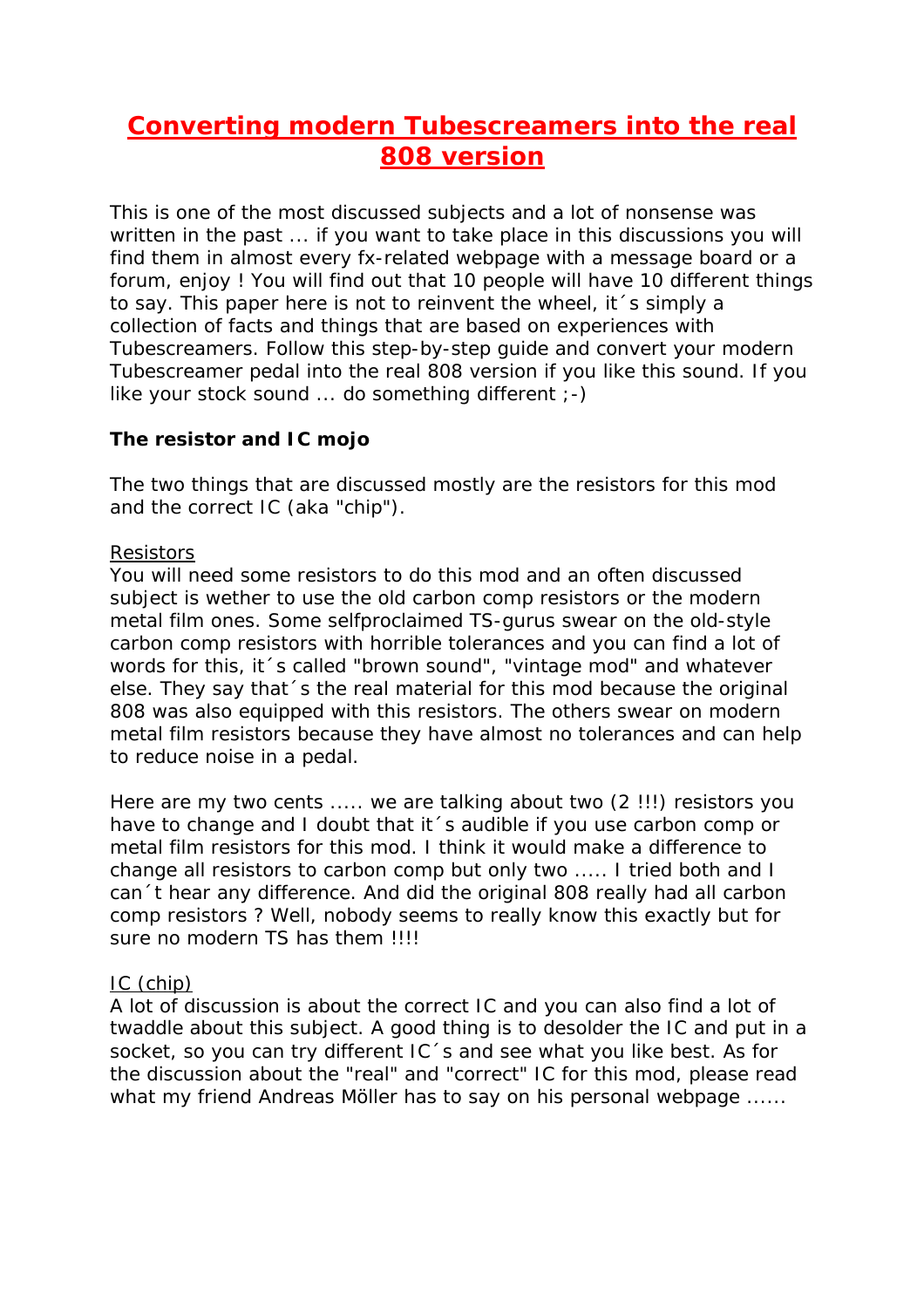### **"The original TS-808 chip"**

The JRC4558D is claimed to be "the original TS-808 chip" - not only by people peddling surplus NOS units on eBay, but moreso by regular people who have heard this, and perceive it to be true. Let's put this issue to rest once and for all: **there is no single "original TS-808 chip", ok?**

The TS-808 was shipped with at least three different op-amps during its lifespan probably due to what was available at the time.The schematic simply calls for a 4558, which is a fairly standard dual operational amplifier, which can be had from several manufacturers. The Japan Radio Company was/is just one of many such manufacturers. As a result, many of the TS-808's were shipped with the TI RC4558P, a cheaper malaysian version produced by Texas Instruments. Other TS-808s used the JRC version, while others still had a TL4558P. I haven't heard the TL version myself, as there seems to be relatively few of these around, but the other two sounds very similar. While it's the JRC chip that has gotten all the attention, some of the awesome-sounding TS-808s have had the RC4558P chip inside...

## **To NOS or not to NOS?**

I've stated this before, but for the sake of it, here goes... Let's start by making two assumptions:

- You hold in your hand two prime examples of the same op-amp. Same designation number, same manufacturer, same specs. One was manufactured some 20 years ago, while the other just came off the line.
- These two op-amps were manufactured using the same production line, and that their specs haven't been "improved" somewhere along the way.

As long as these two conditions are met, there will be no difference whatsoever between a new, unused op-amp that was manufactured in the '80s, and one manufactured yesterday. Integrated circuits don't change with age, like electrolytic capacitors do, they only change with use (and even that isn't a certainty). Now, since NOS - that most coveted of labels - simply means New (as in "never used") Old (as in "manufactured long ago") Stock (as in "has been sitting in a warehouse somewhere"), a NOS op-amp is just as new as a "new" one...

Hence, putting that NOS JRC4558D op-amp into your reissue TS-9 will not turn it into that awesome-sounding 1981 TS-808. It will get you closer to what that specific 808 might have sounded like 20 years ago, but unless you find an op-amp that has seen 20 years of use, you will not get there...

Unless you need to know that you have "the real thing" in your pedal, there's no need whatsoever to chase after that NOS op-amp. There's no need to pay top dollar (\$15 or so isn't unusual for an '80s NOS JRC4558D, but I've seen them advertised for as much as \$45) either, when the same part will cost you 50 cents at Small Bear. But... if only it was that easy. Remember the two main op-amps found in TS-808's? For some reason, only the JRC chip has been elevated to "NOS" status - there seems to be no real market for NOS RC4558P chips, even though some of the best-sounding TS-808's used them. Upon further investigation, we find that their production histories differ somewhat, which means that they might not meet the two conditions as outlined earlier.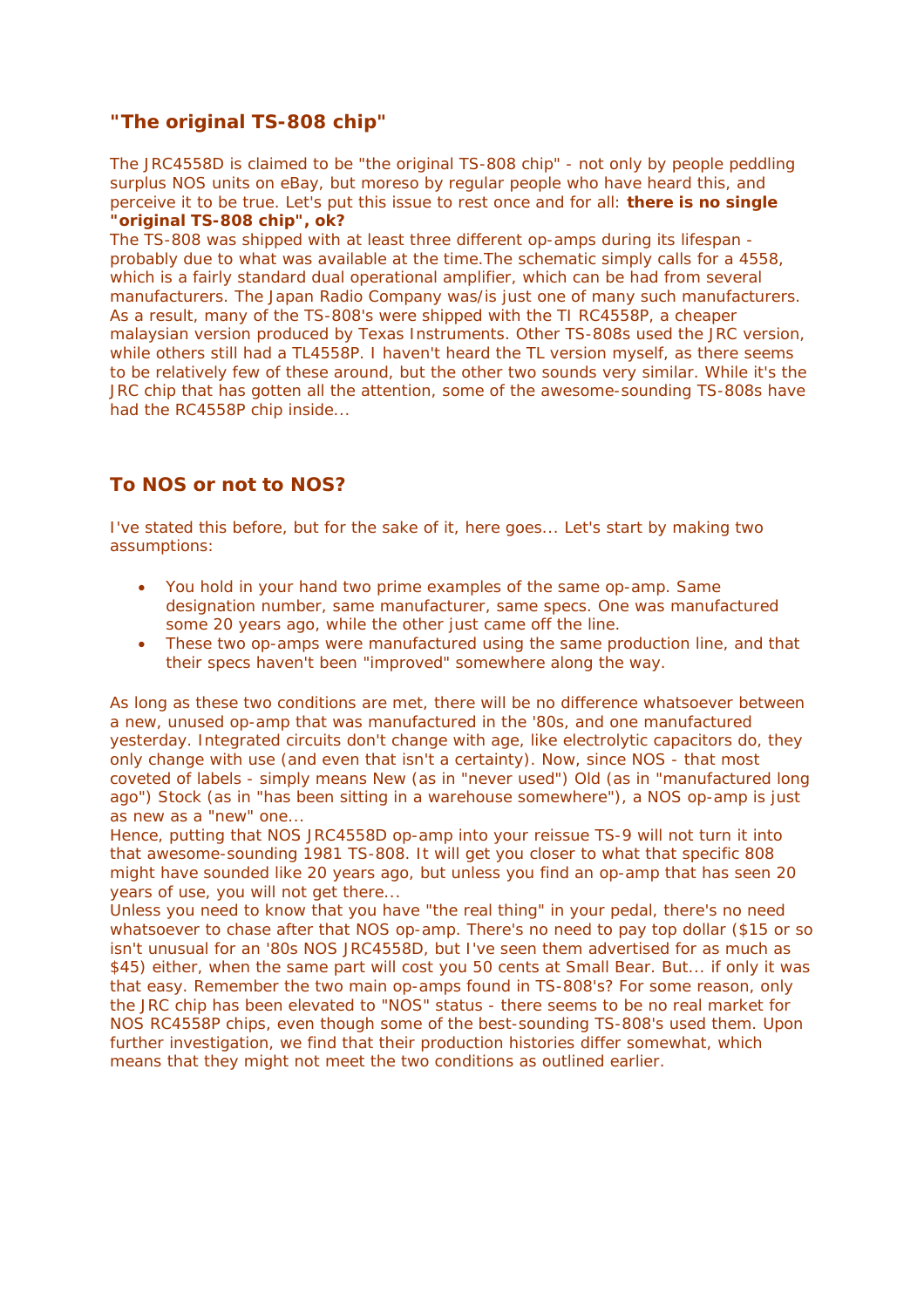### **TI RC4558P vs JRC4558D - what's the story?**

As mentioned earlier, there were several different types of op-amp chips used in the TS-808 and TS-9 - all are of the general 4558 type, but from different manufacturers. This feature only focuses on the two main contenders - the 4558D from JRC and the Malaysian-made RC4558P from Texas Instruments. However, I'd like to start out with a brief chip history.

| <b>TS-808</b> | TS-9      |
|---------------|-----------|
| JRC4558D      | JRC2043DD |
| RC4558P       | TA75558   |
| TI 4558P      | JRC4558D  |

As we can see, there were at least three different chips in use, in each of the pedals. In the case of the TS-808, the TL4558P is by far the rarest, with the other two being used rather randomly, as it would appear - they both appear all over the timeline. With the TS-9, the timeline is clearer. For some reason, the first TS-9's had a 2043 chip from JRC, instead of the others that worked so well before. After that, they switched to yet another previosly untried contender, this time from Toshiba (the TA75558), before switching to the JRC4558D. For the last production run, they switched once again, this time back to the TA75558 - which incidentally is the op-amp that is used exclusively in the reissue TS-9's. With that established, we need to look at the two main contenders here, and what happened to their production lines. Pictures are of original ´80s items - current production looks slightly different.

• Texas Instruments RC4558P (Malaysian) - this chip has been in production in Malaysia ever since the time we're interested in (late '70s - early '80s), and the factory hasn't changed much since. As previously mentioned, there seems to be no market for NOS RC chips, and this may well be the cause.



• Japan Radio Corporation JRC4558D - this one has a slightly different story, as it happens. In the early '80s, JRC churned out millions of these chips, and they appear in virtually every piece of Japanese electronica from this period. The company later (mid-to-late '80s) changed their name to NJM, and moved their production facilities to East Asia. They continued to produce 4558 op-amps - aptly named NJM4558D - but since the factory was moved and new production equipment brought in, it wasn't the same. A few years later, NJM started re-issuing the JRC4558D, but not produced at the old plant, sadly. The specs are the same as the old one, but the suspiscion

still lingers - since they changed facilities, are the reissue chips really as good as the old ones? If anything, the doubts has made room for a NOS market.

So... what to do? If you ask Robert Keeley - whose opinions and taste I definitely trust the reissue JRC4558D is only fit for the bin, whereas the NOS units are just fine. For most of his work, though, he uses the current-production RC4558P, as it is his favourite. Analog Man takes a different approach - he will happily install the RC chip if you ask for it, but his own preference is for the new JRC chip. And he doesn't seem to be the least bit interested in NOS chips at all...

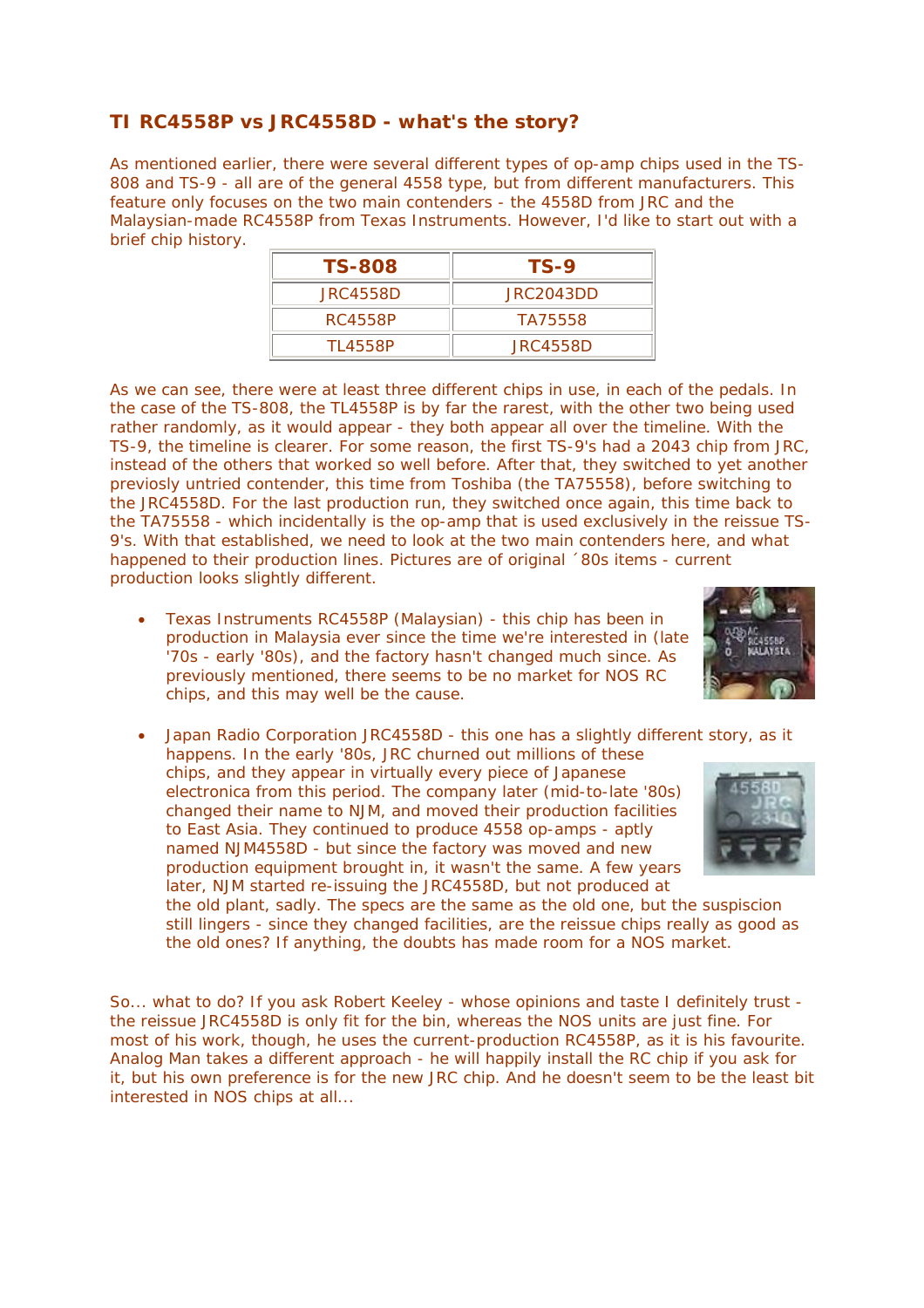### **So, is it in the chip? Or, what is it that makes the difference?**

In some cases, simply replacing the op-amp chip will make a definite improvement in tone. For instance, the reissue TS-9 uses the same Toshiba op-amp as some of the later original TS-9s - the TA75558 - and though it is a lower-noise, higher-spec version of the 4558, it doesn't seem to suit this purpose very well. Replacing one of those with any of the usual 4558 op-amps will make a big difference, no doubt. But from there on out, once you get one of the "good" chips in, the differences gets increasingly marginal. Scott Henderson once said, upon having tested a RI TS-9 modded to 808 specs - using the reissue JRC4558D, to boot - that it sounded much better than his original TS-9 - despite the fact that his pedal had the original JRC chip... Apparently, once you get one of the proper op-amps in, it's the two resistors in the output section that make the big difference.

And do remember that the op-amp has very little to do with the actual clipping in a TS circuit. It's just there to amplify the signal - the diodes to the clipping. Changing one or both of the diodes will make a huge impact on the overdrive character, while the differences incurred by different op-amps are minute.

To complicate matters further, there are also other differences between the pedals that we haven't even begun to touch - for instance, the pots used in the TS-808 are vastly different from those in the TS-9. Their values are the same, but their looks and construction are different. Also, the capacitors used in the different series (TS-808, TS-9 and reissue TS-9) vary - and sometimes they vary within the same model/year as well, for the same reasons that the op-amps varied.

#### **Conclusions**

Several thoughts and hunches have surfaced during my writing this piece, and to some extent - and on certain issues - I have actually changed my position somewhat. Here are my findings:

- Basically, the RC4558P produced today seems to be exactly the same as the early '80s ones, whereas there seems to be some merit to the claim that the JRC4558D manufactured today isn't quite the same as the '80s units.
- If your pedal is a reissue TS-9 or a TS-9DX, it will definitely benefit from an 808 mod. In fact, any TS-9 with the TA75558 chip will improve a lot. Slighter improvements will be had from TS-9's with the JRC2043DD chip - even though some claim it to be a "bad" chip, it's not that bad... And if yours has a JRC4558D chip, you will still notice an improvement if you change the resistors to 808 specs.
- When shopping for a suitable op-amp, consider the RC4558P from Texas Instruments - you will only pay half a dollar, and it's just as good as the ones that came in lots of the TS-808's. Also, don't hesitate to try the current production JRC4558D - after all, it's good enough for Analog Man... The LM833 is an outsider, which is reported to have a smoother tone.
- If you decide to get a NOS item make **very** sure that is what you're actually getting. '80s JRC chips has a four-digit date code in the lower right-hand corner, and they are shiny. Reissue chips have five digit codes, sometimes with letters, and are matte-finished. Don't pay more than \$15 or so - there's no need to inflate the market further. For that price, you should get a complete kit with op-amp and socket, resistors and instructions. And again - look carefully at what you're getting. You won't have to search long on the Internet to find mod kits with reissue JRC chips, selling at \$15 or above - remember, that's an item that costs 50¢ at Mouser...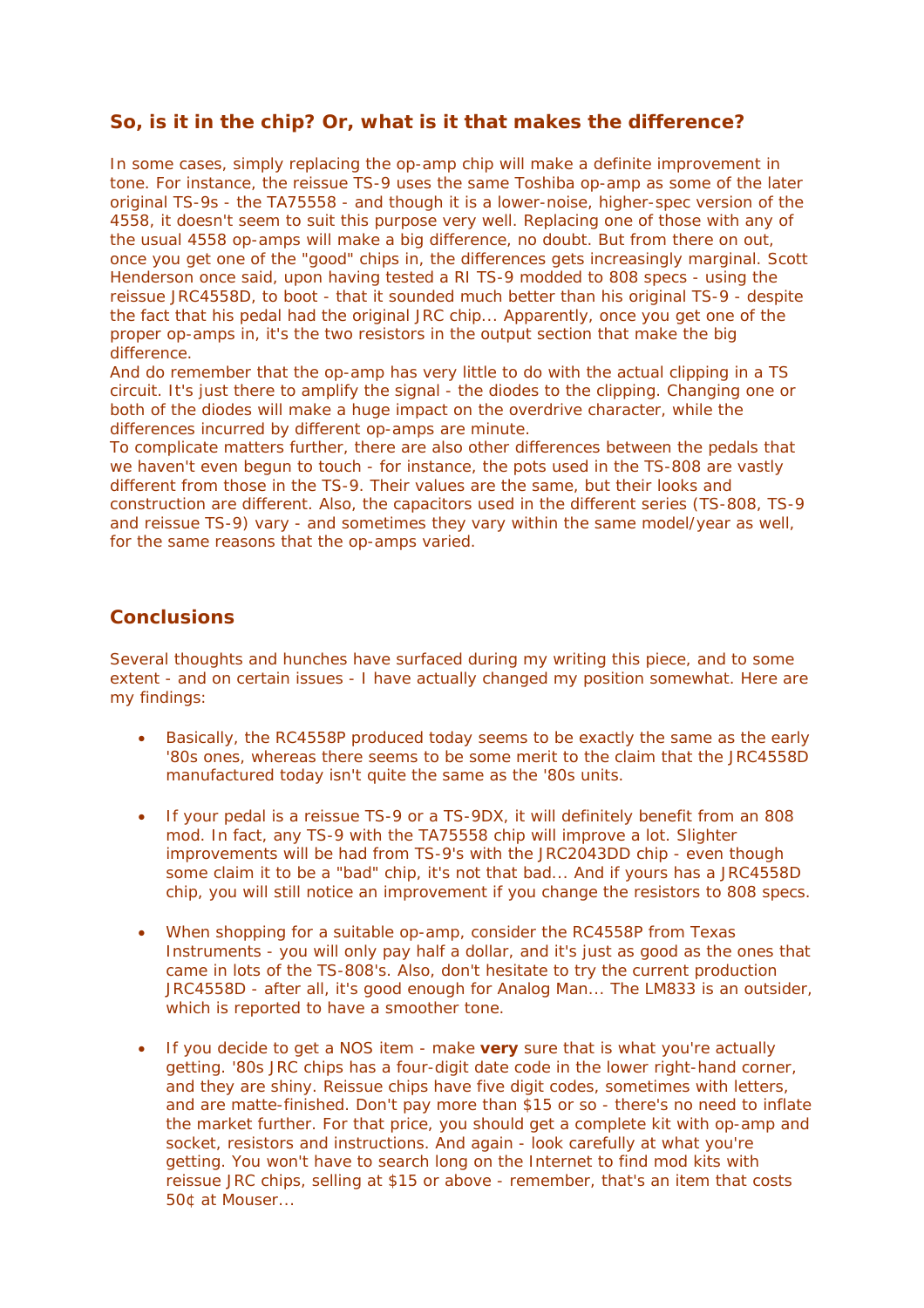So after knowing this it 's up to you to decide what to use. As mentioned before, it 's a good idea to put in an IC socket and try different chips to A/B them. You can also put in sockets for the two resistors to try different types and materials. As for me, I have an old TS-10 and TS-9, both have an IC socket and metal film resistors for the 808 mod and they sound great (as long as you like the midhumping sound of them). My TS-10 still has the original old JRC4558D IC it came with, I desoldered the IC and put in a socket to have the possibility to change the IC. My TS-9 came with a 2043 chip from JRC, I desoldered it, put in a socket and a new RC4558P, great sounding chip. I also built a true-bypass Tubescreamer clone, all with metal film resistors and film caps, as well as some silver mica caps. I also used an IC socket with the RC4558P chip here and I´m more then pleased with the sound.

So know that you know all about the parts we can start to take a closer look at the TS and how it works. For this there is nothing comparable out there to Mr. R.G. Keen´s article about the "Tubescreamer anatomy". It´s published on his GEOFEX webpage (www.geofex.com) and the direct link to this article is:

#### www.geofex.com/Article\_Folders/TStech/tsxfram.htm

Do yourself a favour and read this article carefully and more than one time. It´s absolutely worth the time and you will understand how this tone machines really work.

So let´s start and modify a modern Tubescreamer to the original 808 specs. First of all it 's the IC - don 't forget it 's your stombox and you have to decide what to do. After reading until here you know everything about this subject and it´s only up to you what to do. First and foremost you should put in a socket so you can try different chips to see what you like best.

Second thing is to replace the two resistors in the output section of your TS, this is different from model to model and is according to the year it was produced, let 's see we have .... TS9, TS10, TS5, TS7, TS9 reissue and TS808 reissue. Besides the TS10 (that model requires some more work to modify it, more later ...) modding is very easy. Decide on the resistors you want to use (carbon comp, carbon or metal film), heat the soldering iron and here we go ...................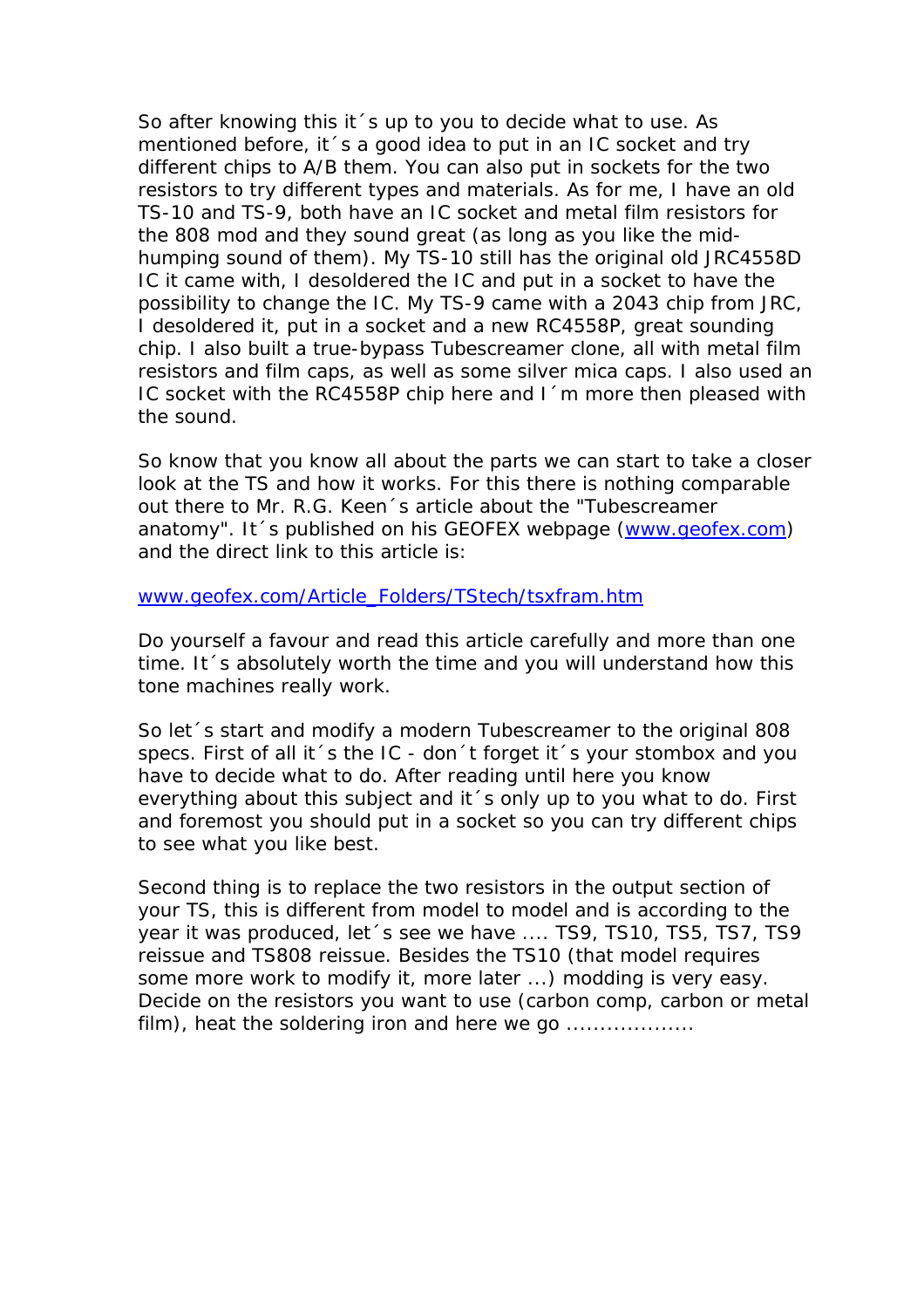# **TS-7**

- 1. Desolder the IC chip and put in a socket
- 2. Flip in the IC you like or you want to try
- 3. Desolder resistor R55 (470 ohm) and put in a 100 ohm resistor
- 4. Desolder resistor R58 (100k) and put in a 10k resistor

# **TS-5 / TS-9 / TS-9 reissue / TS-808 reissue**

- 1. Desolder the IC chip and put in a socket
- 2. Flip in the IC you like or you want to try

3. Find the 470 Ohm (yellow-purple-brown-gold) and 100 kOhm (brown-black-yellow-gold) resistors located on either side of an electrolytic capacitor at the edge of the circuit board on the output buffer transistor. Replace the 470 Ohm with a 100 Ohm resistor (brown-black-brown-gold) and replace the 100 kOhm with a 10 kOhm (brown-black-orange-gold)

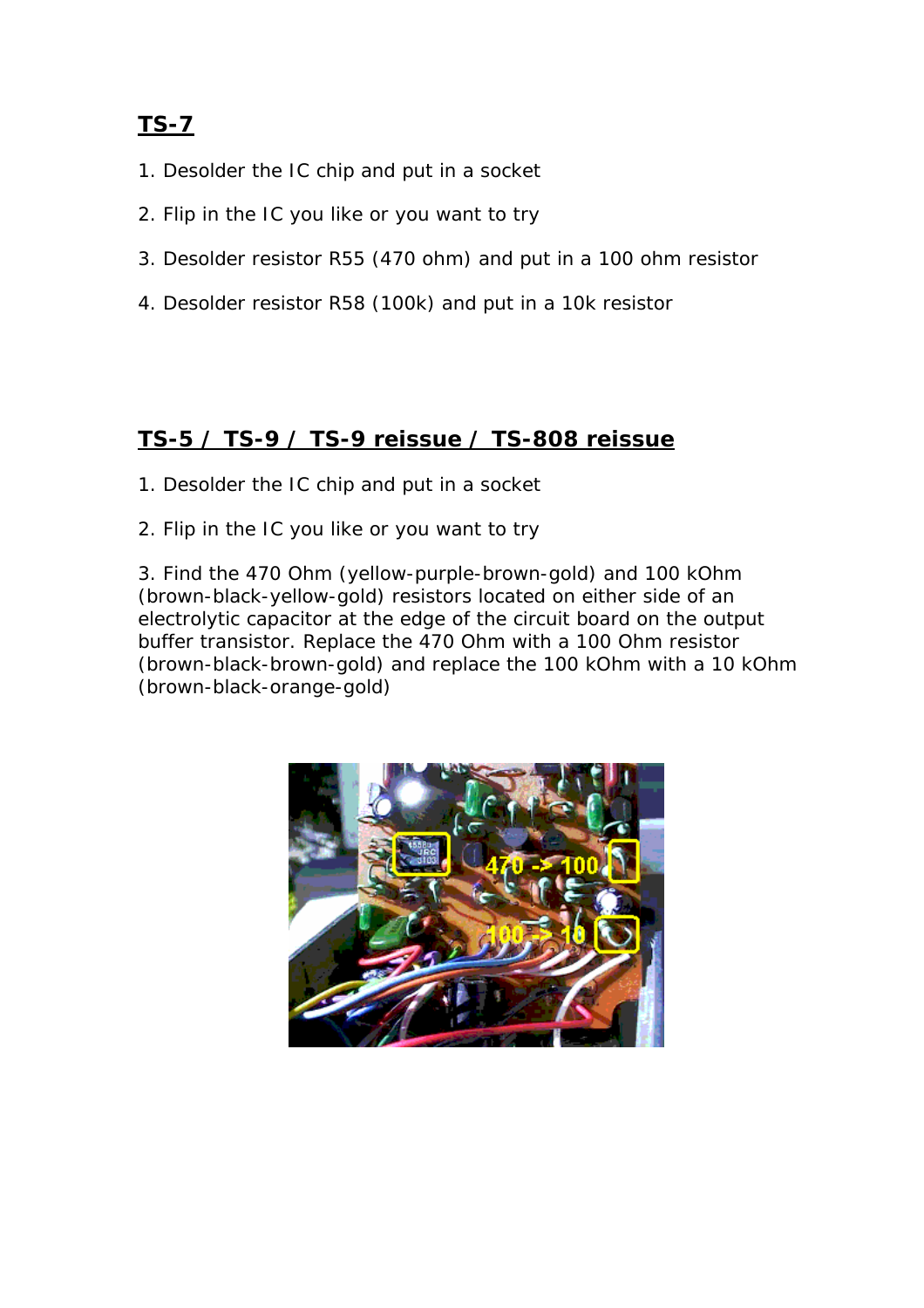# **TS-10**

1. Desolder the IC chip and put in a socket

2. Flip in the IC you like or you want to try. When you own an early MIJ TS-10 chances are good that it contains the original old chip !

**a.** There is an extra transistor in the signal path when the effect is in the OFF position on the TS-10. Remove the 10K (R40) and ran a jumper from the end of the 1K (R39) resistor furthest from Q6 to the end of C15 nearest Q6. Then remove transistor Q6.

**b.** Replace the output resistors. The 470 Ohm resistor (R21) connected to the output socket via a 10uF capacitor gets changed to 100 Ohm. The 100k resistor (R22) from the output to ground is changed to 10k.

**c.** Short out R6 and C11. Remove R17

**d.** Regard that 4.7K/0.047uF network on the (-) input of the clipping amp. Increase that cap to about 0.1uF. The (-) input is pin 2. (BROWN Mod !)

**e.** In the TS10 the external DC adapter connector is prone to cracking either the solder or the board where it's soldered on. This can lead to intermittent operation of the unit, as the normal battery power goes through there as well. To fix this, open the unit up and examine the power jack and board immediately around it. If you have solder cracking, ust remelting the solder with a touch of an iron and a little fresh rosin core solder will fix it right up. If the board itself is cracked, just remelting the solder will temporarily fix it by bridging over the crack, but solder is a very poor mechanical material and it is likely to crack again through the solder. In this case, use a bit of resistor lead on the tracs, bent to shape and soldered in place for a ways back from the connector leads. It's a good idea to shape the resistor lead into a tight loop around the power connector leads for more support. Solder the resistor lead along it's entire length for 1/4" or so along the trace leading away from the connector. The resistor lead is tin/solder plated soft steel, and will mechanically support the connection.